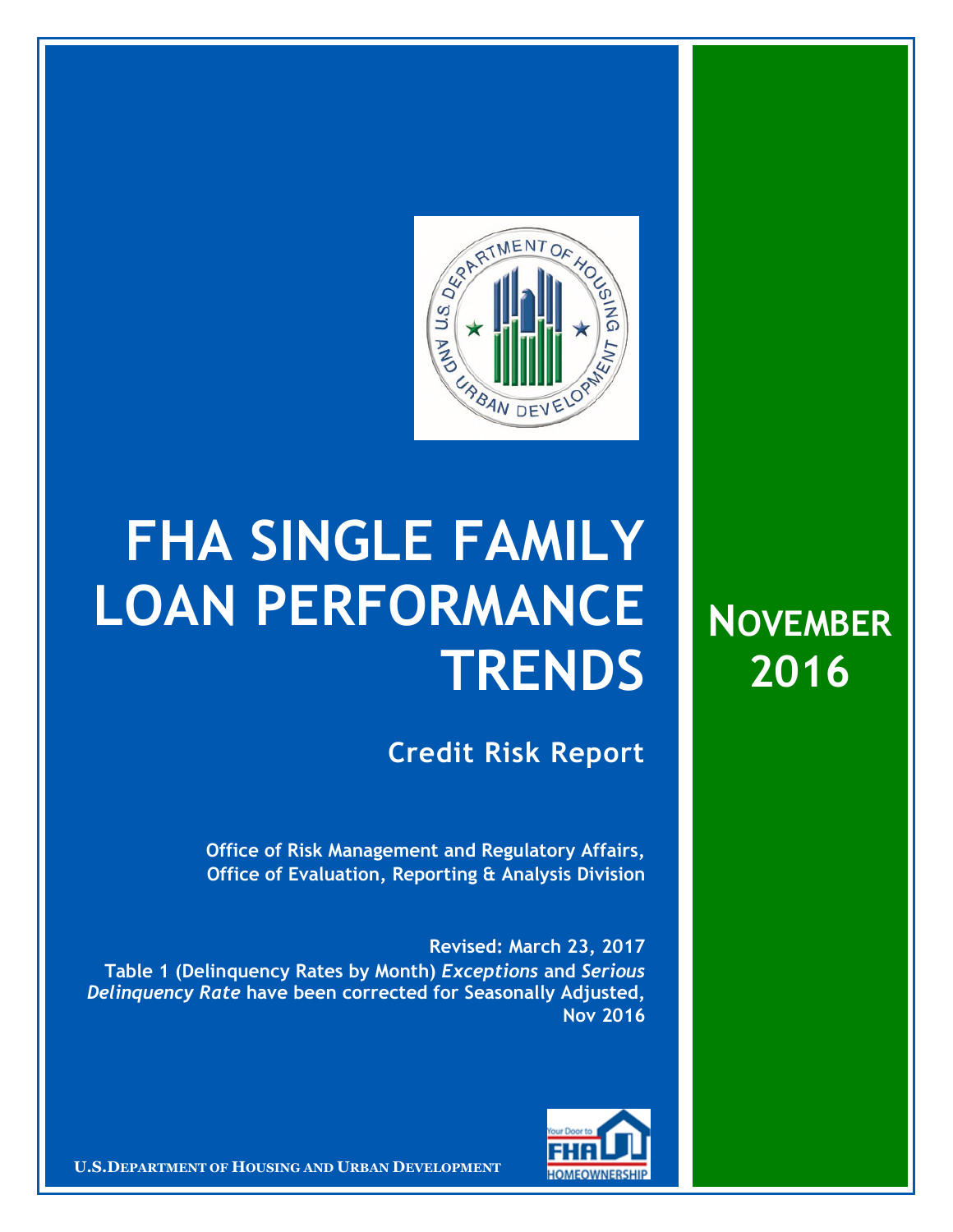## Table of Contents

## Table of Figures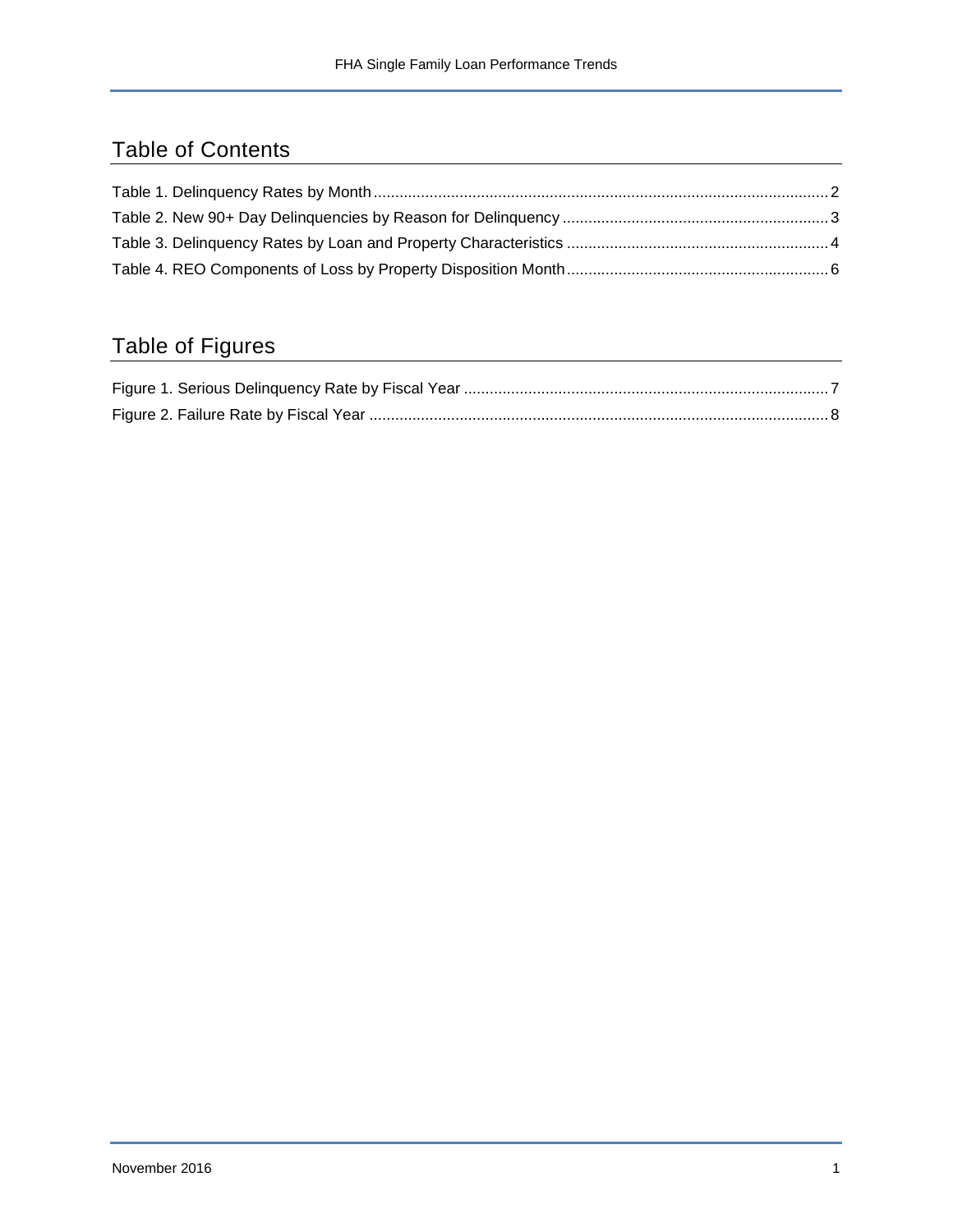<span id="page-2-0"></span>

|                                | Active<br>Insurance in | Delinquency Rates <sup>a</sup> (%) |        |                            | Exceptions <sup>b</sup> (%) | Serious    |                       |  |  |  |  |  |
|--------------------------------|------------------------|------------------------------------|--------|----------------------------|-----------------------------|------------|-----------------------|--|--|--|--|--|
|                                | Force                  |                                    |        |                            | In                          | In         | Delinquency           |  |  |  |  |  |
| Month                          | (EOM)                  | 30-day                             | 60-day | 90-day                     | Foreclosure                 | Bankruptcy | Rate <sup>c</sup> (%) |  |  |  |  |  |
| <b>Non-Seasonally Adjusted</b> |                        |                                    |        |                            |                             |            |                       |  |  |  |  |  |
| Nov 2015                       | 7,780,970              | 4.77                               | 1.67   | 3.07                       | 1.84                        | 0.92       | 5.82                  |  |  |  |  |  |
| Dec                            | 7,779,458              | 4.70                               | 1.68   | 3.04                       | 1.85                        | 0.90       | 5.79                  |  |  |  |  |  |
| Jan 2016                       | 7,797,476              | 5.10                               | 1.78   | 3.07                       | 1.81                        | 0.91       | 5.80                  |  |  |  |  |  |
| Feb                            | 7,809,458              | 4.14                               | 1.50   | 2.88                       | 1.78                        | 0.89       | 5.55                  |  |  |  |  |  |
| Mar                            | 7,809,260              | 3.72                               | 1.32   | 2.76                       | 1.68                        | 0.87       | 5.31                  |  |  |  |  |  |
| Apr                            | 7,810,381              | 4.08                               | 1.30   | 2.60                       | 1.67                        | 0.88       | 5.16                  |  |  |  |  |  |
| May                            | 7,813,695              | 4.21                               | 1.37   | 2.57                       | 1.63                        | 0.87       | 5.07                  |  |  |  |  |  |
| Jun                            | 7,814,304              | 4.38                               | 1.46   | 2.50                       | 1.62                        | 0.89       | 5.02                  |  |  |  |  |  |
| Jul                            | 7,824,682              | 4.74                               | 1.52   | 2.50                       | 1.59                        | 0.87       | 4.96                  |  |  |  |  |  |
| Aug                            | 7,834,822              | 4.49                               | 1.54   | 2.52                       | 1.55                        | 0.88       | 4.95                  |  |  |  |  |  |
| Sep                            | 7,838,495              | 4.48                               | 1.57   | 2.56                       | 1.50                        | 0.86       | 4.92                  |  |  |  |  |  |
| Oct                            | 7,840,261              | 4.55                               | 1.60   | 2.58                       | 1.47                        | 0.86       | 4.91                  |  |  |  |  |  |
| Nov                            | 7,839,269              | 4.74                               | 1.64   | 2.62                       | 1.46                        | 0.86       | 4.94                  |  |  |  |  |  |
|                                |                        |                                    |        | <b>Seasonally Adjusted</b> |                             |            |                       |  |  |  |  |  |
| Nov 2015                       | 7,780,970              | 4.50                               | 1.55   | 2.88                       | 1.87                        | 0.88       | 5.62                  |  |  |  |  |  |
| Dec                            | 7,779,458              | 4.36                               | 1.50   | 2.78                       | 1.85                        | 0.87       | 5.50                  |  |  |  |  |  |
| Jan 2016                       | 7,797,476              | 4.88                               | 1.59   | 2.74                       | 1.79                        | 0.89       | 5.42                  |  |  |  |  |  |
| Feb                            | 7,809,458              | 4.45                               | 1.62   | 2.72                       | 1.74                        | 0.88       | 5.34                  |  |  |  |  |  |
| Mar                            | 7,809,260              | 4.22                               | 1.57   | 2.82                       | 1.61                        | 0.90       | 5.33                  |  |  |  |  |  |
| Apr                            | 7,810,381              | 4.35                               | 1.47   | 2.78                       | 1.58                        | 0.90       | 5.26                  |  |  |  |  |  |
| May                            | 7,813,695              | 4.23                               | 1.46   | 2.76                       | 1.59                        | 0.88       | 5.23                  |  |  |  |  |  |
| Jun                            | 7,814,304              | 4.42                               | 1.52   | 2.69                       | 1.66                        | 0.91       | 5.26                  |  |  |  |  |  |
| Jul                            | 7,824,682              | 4.98                               | 1.54   | 2.65                       | 1.63                        | 0.89       | 5.17                  |  |  |  |  |  |
| Aug                            | 7,834,822              | 4.28                               | 1.52   | 2.64                       | 1.63                        | 0.93       | 5.20                  |  |  |  |  |  |
| Sep                            | 7,838,495              | 4.17                               | 1.45   | 2.61                       | 1.55                        | 0.88       | 5.03                  |  |  |  |  |  |
| Oct                            | 7,840,261              | 4.55                               | 1.52   | 2.56                       | 1.49                        | 0.83       | 4.88                  |  |  |  |  |  |
| Nov                            | 7,839,269              | 4.47                               | 1.52   | 2.46                       | 1.48                        | 0.82       | 4.76                  |  |  |  |  |  |

<span id="page-2-1"></span>

EOM = end of month.

<sup>a</sup>The 90-day category includes all loans that are at least 3 months delinquent excluding those loans in foreclosure or bankruptcy processing. Included in the delinquency counts are loans under active consideration for loss mitigation foreclosure avoidance.

<sup>b</sup> Exceptions are counted separately from delinquencies, regardless of the length of the delinquency period.

<sup>c</sup> Serious delinquency rates are the sum of 90-day delinquencies plus in-foreclosures and in-bankruptcies.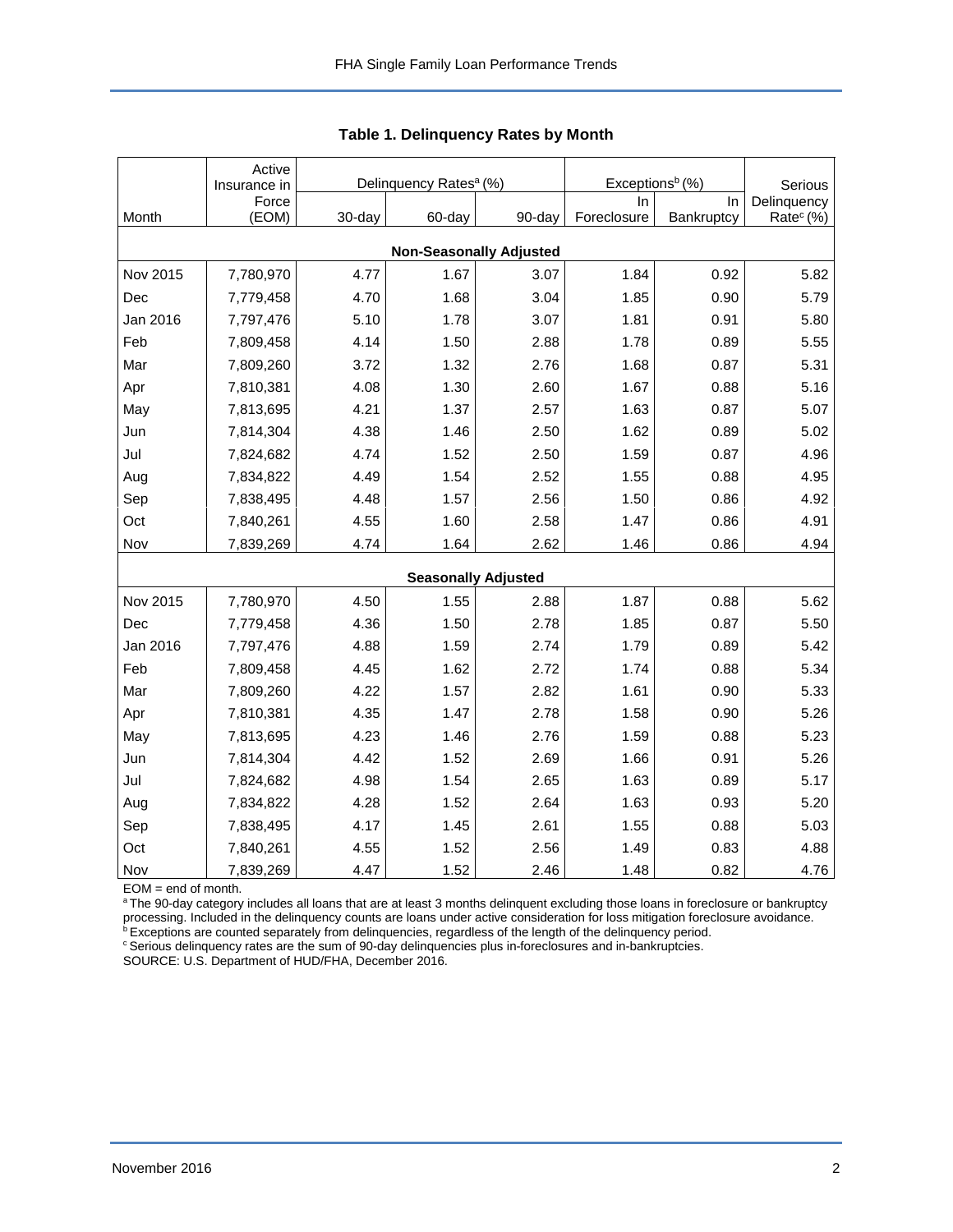<span id="page-3-0"></span>

|                                   |                              | Share by Reason for Delinquency (%) |            |                          |                                     |                                |               |                    |  |  |  |
|-----------------------------------|------------------------------|-------------------------------------|------------|--------------------------|-------------------------------------|--------------------------------|---------------|--------------------|--|--|--|
|                                   |                              |                                     |            |                          | Death or<br>Illness of<br>Principal |                                |               |                    |  |  |  |
| <b>Fiscal Year</b><br>and Quarter | New 90+ Day<br>Delinquencies | Reduction<br>of Income              | Unemployed | Excessive<br>Obligations | Borrower<br>or Family               | Marital<br><b>Difficulties</b> | No<br>Contact | Other <sup>a</sup> |  |  |  |
| 2011 Q1                           | 133,710                      | 37.71                               | 9.69       | 16.38                    | 9.51                                | 4.59                           | 12.89         | 9.24               |  |  |  |
| 2011 Q2                           | 117,911                      | 37.30                               | 10.24      | 16.09                    | 10.15                               | 4.53                           | 11.99         | 9.70               |  |  |  |
| 2011 Q3                           | 99,257                       | 36.63                               | 10.43      | 16.47                    | 10.67                               | 4.88                           | 10.74         | 10.17              |  |  |  |
| 2011 Q4                           | 133,831                      | 37.28                               | 10.26      | 17.51                    | 10.94                               | 4.76                           | 9.36          | 9.89               |  |  |  |
| 2012 Q1                           | 158,096                      | 36.51                               | 9.47       | 19.15                    | 11.08                               | 4.49                           | 9.25          | 10.05              |  |  |  |
| 2012 Q2                           | 114,763                      | 37.12                               | 10.01      | 17.62                    | 11.36                               | 4.77                           | 8.49          | 10.63              |  |  |  |
| 2012 Q3                           | 101,468                      | 36.77                               | 9.72       | 17.59                    | 11.70                               | 4.97                           | 8.27          | 10.98              |  |  |  |
| 2012 Q4                           | 125,200                      | 36.76                               | 9.52       | 18.09                    | 11.85                               | 4.63                           | 8.05          | 11.09              |  |  |  |
| 2013 Q1                           | 124,360                      | 36.21                               | 9.02       | 18.47                    | 12.00                               | 4.65                           | 8.07          | 11.57              |  |  |  |
| 2013 Q2                           | 104,165                      | 35.79                               | 8.83       | 18.03                    | 12.22                               | 4.51                           | 8.09          | 12.52              |  |  |  |
| 2013 Q3                           | 86,810                       | 35.93                               | 8.31       | 18.13                    | 12.35                               | 4.60                           | 8.30          | 12.37              |  |  |  |
| 2013 Q4                           | 105,090                      | 36.22                               | 8.32       | 19.15                    | 12.39                               | 4.58                           | 8.61          | 10.73              |  |  |  |
| 2014 Q1                           | 112,099                      | 35.25                               | 7.95       | 20.50                    | 12.16                               | 4.45                           | 9.11          | 10.58              |  |  |  |
| 2014 Q2                           | 93,183                       | 34.71                               | 8.08       | 19.69                    | 11.78                               | 4.33                           | 10.54         | 10.88              |  |  |  |
| 2014 Q3                           | 80,881                       | 33.23                               | 7.99       | 19.97                    | 12.25                               | 4.35                           | 11.03         | 11.19              |  |  |  |
| 2014 Q4                           | 101,850                      | 32.41                               | 7.56       | 21.07                    | 12.60                               | 4.38                           | 11.17         | 10.80              |  |  |  |
| 2015 Q1                           | 106,665                      | 31.70                               | 7.10       | 22.01                    | 12.66                               | 4.22                           | 11.38         | 10.94              |  |  |  |
| 2015 Q2                           | 82,866                       | 32.04                               | 7.24       | 21.72                    | 12.52                               | 4.19                           | 11.21         | 11.08              |  |  |  |
| 2015 Q3                           | 71,869                       | 30.66                               | 6.85       | 21.50                    | 12.69                               | 4.21                           | 12.60         | 11.48              |  |  |  |
| 2015 Q4                           | 88,263                       | 30.35                               | 6.87       | 22.30                    | 12.73                               | 3.96                           | 11.50         | 12.28              |  |  |  |
| 2016 Q1                           | 92,607                       | 30.06                               | 6.95       | 22.64                    | 12.81                               | 3.98                           | 10.87         | 12.69              |  |  |  |
| 2016 Q2                           | 78,979                       | 29.25                               | 7.71       | 22.51                    | 12.73                               | 3.84                           | 11.41         | 12.55              |  |  |  |
| 2016 Q3                           | 66,500                       | 29.04                               | 8.25       | 22.89                    | 13.31                               | 4.03                           | 10.29         | 12.19              |  |  |  |
| 2016 Q4                           | 85,290                       | 28.59                               | 8.55       | 23.39                    | 12.80                               | 3.64                           | 10.25         | 12.78              |  |  |  |
| 2017Q1 Oct                        | 30,410                       | 27.06                               | 8.09       | 22.89                    | 13.02                               | 3.28                           | 9.83          | 15.83              |  |  |  |
| 2017Q1 Nov                        | 32,193                       | 25.61                               | 7.76       | 22.71                    | 11.43                               | 2.96                           | 11.35         | 18.18              |  |  |  |

<span id="page-3-1"></span>**Table 2. New 90+ Day Delinquencies by Reason for Delinquency** 

a Includes abandonment of property, distant employment transfer, neighborhood problems, property problems, inability to sell or rent property, military service, business failure, casualty loss, energy-environment cost, servicing problems, payment adjustment, payment dispute, and transfer of ownership pending fraud and incarceration.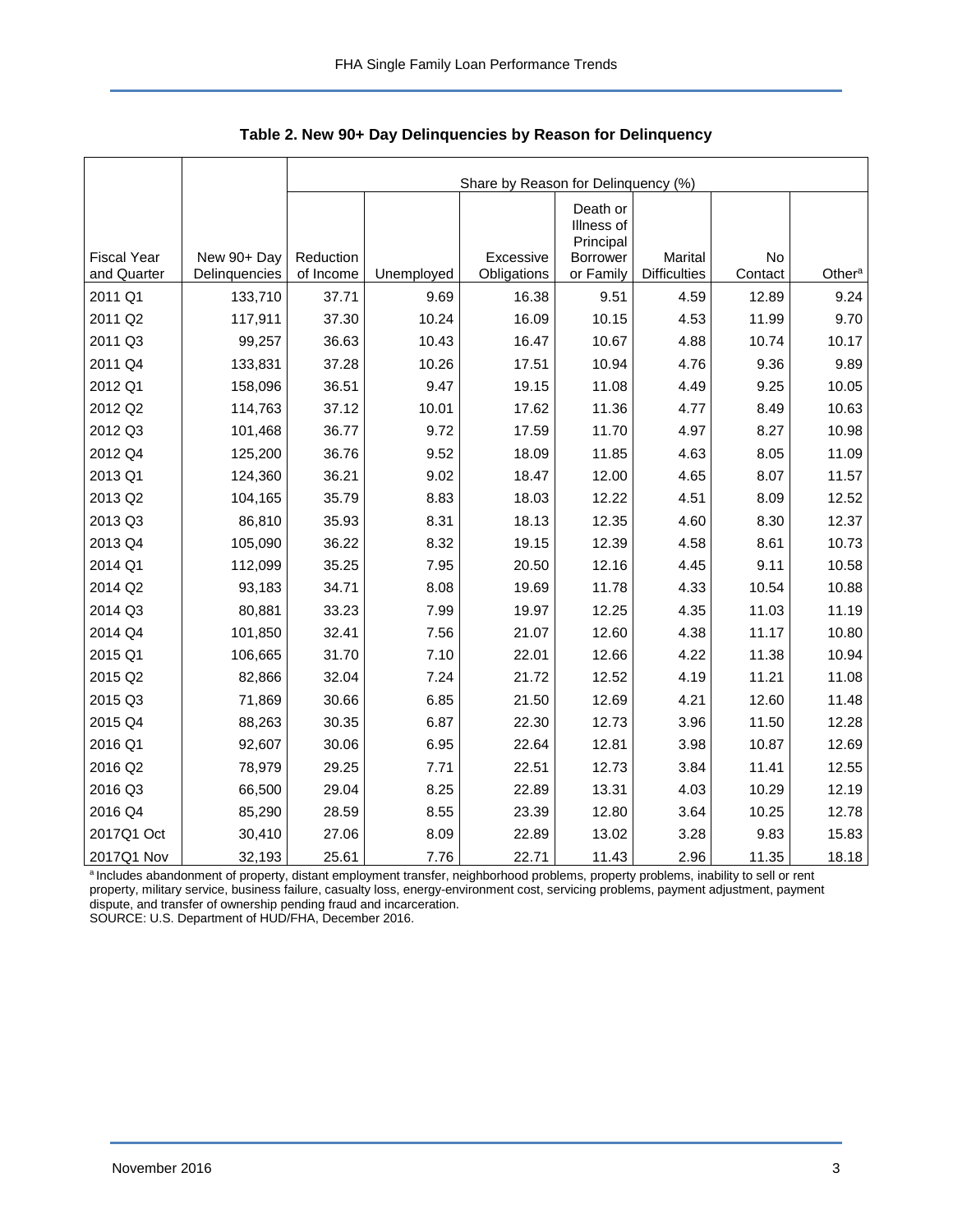<span id="page-4-0"></span>

|                           |                                   | Rates of Active Loan Counts (%) |        |        |            |                    |                  |                                  |  |  |  |
|---------------------------|-----------------------------------|---------------------------------|--------|--------|------------|--------------------|------------------|----------------------------------|--|--|--|
|                           |                                   |                                 |        |        |            |                    |                  | Serious                          |  |  |  |
|                           | <b>IIF</b><br>Shares <sup>a</sup> | All Past<br>Dueb                | 30-Day | 60-Day | $90 + Day$ | In.<br>Foreclosure | In<br>Bankruptcy | Delinquency<br>Rate <sup>c</sup> |  |  |  |
| <b>Loan Purpose</b>       |                                   |                                 |        |        |            |                    |                  |                                  |  |  |  |
| All Active Loans          | 7,839,269                         | 11.32                           | 4.74   | 1.64   | 2.62       | 1.46               | 0.86             | 4.94                             |  |  |  |
| Purchase                  | 65.92                             | 12.19                           | 5.18   | 1.85   | 2.86       | 1.42               | 0.89             | 5.16                             |  |  |  |
| Refinance                 | 34.08                             | 9.63                            | 3.89   | 1.22   | 2.17       | 1.53               | 0.81             | 4.51                             |  |  |  |
| <b>Refinance</b>          |                                   |                                 |        |        |            |                    |                  |                                  |  |  |  |
| Refinance Loans           | 2,671,267                         | 9.63                            | 3.89   | 1.22   | 2.17       | 1.53               | 0.81             | 4.51                             |  |  |  |
| Conventional              | 33.11                             | 12.13                           | 4.65   | 1.50   | 2.77       | 2.17               | 1.05             | 5.98                             |  |  |  |
| No Cash Out               | 22.02                             | 11.56                           | 4.50   | 1.44   | 2.65       | 1.98               | 1.00             | 5.63                             |  |  |  |
| Cash Out                  | 11.09                             | 13.26                           | 4.95   | 1.63   | 3.00       | 2.55               | 1.14             | 6.68                             |  |  |  |
| <b>FHA</b>                | 9.45                              | 7.91                            | 3.42   | 1.01   | 1.75       | 1.06               | 0.67             | 3.48                             |  |  |  |
| No Cash Out               | 6.15                              | 7.34                            | 3.22   | 0.94   | 1.60       | 0.95               | 0.64             | 3.19                             |  |  |  |
| Cash Out                  | 3.30                              | 8.98                            | 3.80   | 1.14   | 2.03       | 1.27               | 0.73             | 4.03                             |  |  |  |
| Streamline                | 57.44                             | 8.46                            | 3.52   | 1.10   | 1.89       | 1.25               | 0.70             | 3.84                             |  |  |  |
| Credit Score Ranged       |                                   |                                 |        |        |            |                    |                  |                                  |  |  |  |
| Loans with Credit Scores  | 5,740,180                         | 10.93                           | 4.63   | 1.59   | 2.57       | 1.34               | 0.80             | 4.71                             |  |  |  |
| < 500                     | 0.16                              | 35.45                           | 10.27  | 4.91   | 10.15      | 6.36               | 3.76             | 20.27                            |  |  |  |
| 500-579                   | 2.34                              | 35.50                           | 12.01  | 5.00   | 9.32       | 5.59               | 3.58             | 18.49                            |  |  |  |
| 580-619                   | 6.86                              | 25.50                           | 9.75   | 3.74   | 6.38       | 3.52               | 2.11             | 12.00                            |  |  |  |
| 620-659                   | 29.24                             | 15.82                           | 6.88   | 2.40   | 3.72       | 1.68               | 1.14             | 6.54                             |  |  |  |
| 660-719                   | 39.13                             | 7.59                            | 3.43   | 1.08   | 1.68       | 0.91               | 0.48             | 3.07                             |  |  |  |
| 720-850                   | 22.26                             | 3.14                            | 1.36   | 0.39   | 0.69       | 0.50               | 0.19             | 1.38                             |  |  |  |
| <b>Fiscal Year Cohort</b> |                                   |                                 |        |        |            |                    |                  |                                  |  |  |  |
| <b>All Cohorts</b>        | 7,839,269                         | 11.32                           | 4.74   | 1.64   | 2.62       | 1.46               | 0.86             | 4.94                             |  |  |  |
| pre-2004                  | 9.37                              | 17.59                           | 7.24   | 2.71   | 3.84       | 2.31               | 1.48             | 7.63                             |  |  |  |
| 2004                      | 2.41                              | 18.62                           | 7.42   | 2.84   | 4.00       | 2.71               | 1.65             | 8.35                             |  |  |  |
| 2005                      | 1.72                              | 21.41                           | 8.17   | 3.15   | 4.83       | 3.34               | 1.92             | 10.09                            |  |  |  |
| 2006                      | 1.37                              | 25.38                           | 9.04   | 3.50   | 6.15       | 4.40               | 2.30             | 12.85                            |  |  |  |
| 2007                      | 1.32                              | 29.67                           | 9.65   | 3.94   | 7.72       | 5.62               | 2.73             | 16.07                            |  |  |  |
| 2008                      | 3.17                              | 29.79                           | 9.75   | 3.84   | 7.76       | 5.71               | 2.74             | 16.20                            |  |  |  |
| 2009                      | 7.10                              | 19.27                           | 6.95   | 2.56   | 4.67       | 3.38               | 1.72             | 9.76                             |  |  |  |
| 2010                      | 9.17                              | 13.45                           | 5.38   | 1.91   | 3.16       | 1.89               | 1.11             | 6.16                             |  |  |  |
| 2011                      | 7.34                              | 10.94                           | 4.59   | 1.56   | 2.53       | 1.35               | 0.91             | 4.79                             |  |  |  |
| 2012                      | 8.88                              | 8.98                            | 3.92   | 1.30   | 2.07       | 0.96               | 0.72             | 3.76                             |  |  |  |
| 2013                      | 12.11                             | 7.30                            | 3.32   | 1.05   | 1.67       | 0.73               | 0.53             | 2.93                             |  |  |  |
| 2014                      | 6.22                              | 10.89                           | 4.89   | 1.70   | 2.70       | 0.97               | 0.62             | 4.29                             |  |  |  |
| 2015                      | 11.56                             | 7.41                            | 3.74   | 1.16   | 1.84       | 0.39               | 0.27             | 2.50                             |  |  |  |
| 2016                      | 15.34                             | 3.47                            | 2.30   | 0.57   | 0.49       | 0.06               | 0.05             | 0.60                             |  |  |  |
| 2017                      | 2.90                              | 0.56                            | 0.54   | 0.02   | 0.00       | 0.00               | 0.00             | 0.00                             |  |  |  |

<span id="page-4-1"></span>

|  |  | Table 3. Delinquency Rates by Loan and Property Characteristics |
|--|--|-----------------------------------------------------------------|
|--|--|-----------------------------------------------------------------|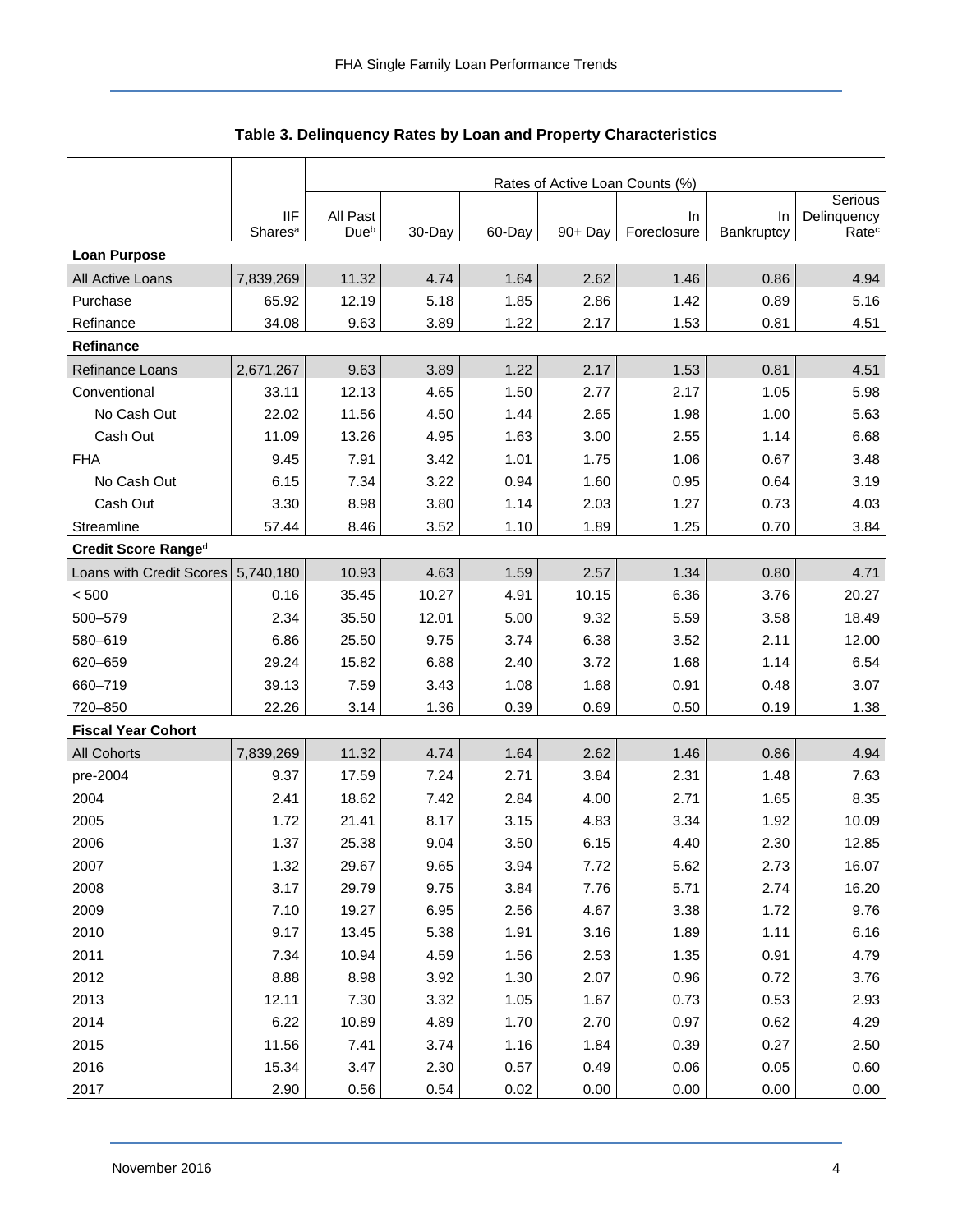|                                             |                     |                  | Rates of Active Loan Counts (%)<br>Serious |        |            |             |            |                   |  |  |  |  |
|---------------------------------------------|---------------------|------------------|--------------------------------------------|--------|------------|-------------|------------|-------------------|--|--|--|--|
|                                             | <b>IIF</b>          | All Past         |                                            |        |            | In.         | In         | Delinquency       |  |  |  |  |
|                                             | Shares <sup>a</sup> | Due <sup>b</sup> | 30-Day                                     | 60-Day | $90 + Day$ | Foreclosure | Bankruptcy | Rate <sup>c</sup> |  |  |  |  |
| Loan Amount at Origination (\$ thousands)   |                     |                  |                                            |        |            |             |            |                   |  |  |  |  |
| All Loan Amounts                            | 7,839,269           | 11.32            | 4.74                                       | 1.64   | 2.62       | 1.46        | 0.86       | 4.94              |  |  |  |  |
| < 50                                        | 3.57                | 13.80            | 5.92                                       | 2.02   | 2.86       | 2.00        | 1.00       | 5.86              |  |  |  |  |
| $50 - 99$                                   | 24.64               | 13.25            | 5.59                                       | 1.97   | 2.82       | 1.80        | 1.06       | 5.69              |  |  |  |  |
| 100-149                                     | 28.95               | 11.77            | 4.97                                       | 1.73   | 2.70       | 1.40        | 0.97       | 5.07              |  |  |  |  |
| 150-199                                     | 19.50               | 10.36            | 4.36                                       | 1.49   | 2.50       | 1.23        | 0.77       | 4.51              |  |  |  |  |
| 200-249                                     | 10.76               | 9.32             | 3.85                                       | 1.31   | 2.33       | 1.21        | 0.61       | 4.15              |  |  |  |  |
| 250-399                                     | 10.44               | 9.30             | 3.72                                       | 1.24   | 2.45       | 1.33        | 0.56       | 4.34              |  |  |  |  |
| 400-499                                     | 1.32                | 8.04             | 3.01                                       | 1.00   | 2.29       | 1.30        | 0.44       | 4.03              |  |  |  |  |
| >499                                        | 0.82                | 6.62             | 2.33                                       | 0.75   | 2.05       | 1.16        | 0.35       | 3.55              |  |  |  |  |
| <b>Property Type</b>                        |                     |                  |                                            |        |            |             |            |                   |  |  |  |  |
| All Property Types                          | 7,839,269           | 11.32            | 4.74                                       | 1.64   | 2.62       | 1.46        | 0.86       | 4.94              |  |  |  |  |
| Detached                                    | 86.58               | 11.24            | 4.79                                       | 1.65   | 2.58       | 1.34        | 0.87       | 4.79              |  |  |  |  |
| Manufactured Housing                        | 3.13                | 15.37            | 5.79                                       | 2.01   | 3.49       | 2.93        | 1.15       | 7.57              |  |  |  |  |
| 2-4 Units                                   | 1.96                | 11.69            | 3.66                                       | 1.29   | 2.86       | 3.27        | 0.61       | 6.74              |  |  |  |  |
| Condo                                       | 3.63                | 8.32             | 3.06                                       | 1.04   | 2.02       | 1.60        | 0.60       | 4.22              |  |  |  |  |
| Townhouse                                   | 4.70                | 12.23            | 4.81                                       | 1.74   | 3.14       | 1.78        | 0.76       | 5.68              |  |  |  |  |
| <b>Purchase Loan Type</b>                   |                     |                  |                                            |        |            |             |            |                   |  |  |  |  |
| All Purchase Loans                          | 5,166,692           | 12.19            | 5.18                                       | 1.85   | 2.86       | 1.42        | 0.89       | 5.16              |  |  |  |  |
| Repeat                                      | 19.15               | 9.78             | 4.28                                       | 1.43   | 2.16       | 1.17        | 0.74       | 4.07              |  |  |  |  |
| First-time                                  | 80.85               | 12.76            | 5.39                                       | 1.95   | 3.02       | 1.47        | 0.92       | 5.42              |  |  |  |  |
| Seller-Funded Down Payment Assistance (DPA) |                     |                  |                                            |        |            |             |            |                   |  |  |  |  |
| All Sources of Funds                        | 7,839,269           | 11.32            | 4.74                                       | 1.64   | 2.62       | 1.46        | 0.86       | 4.94              |  |  |  |  |
| Non-DPA                                     | 97.20               | 10.87            | 4.60                                       | 1.57   | 2.50       | 1.38        | 0.80       | 4.69              |  |  |  |  |
| <b>DPA</b>                                  | 2.80                | 26.91            | 9.44                                       | 3.93   | 6.70       | 3.96        | 2.88       | 13.54             |  |  |  |  |

**Table 3. Delinquency Rates by Loan and Property Characteristics** 

IIF = insurance in force.

a For each subpanel, the loan shares sum to 100%. However, in some of the subpanels, the total loans in the analysis do not sum to 100% of IIF. For example, the IIF shares for refinance loans sum to 100% of refinance loans. Streamline refinance loans are not included in the Credit Score Range analysis; the IIF shares in that panel, add to 100% of fully-underwritten loans.

b Includes all loans 30 or more days past due, including those in bankruptcy or foreclosure.

<sup>c</sup> Includes all loans 90 days past due plus all in-bankruptcy and in-foreclosure cases.

<sup>d</sup> Credit score reporting began in May 2004 but was not mandatory until July 2008. Streamline refinance loans do not require credit score reporting.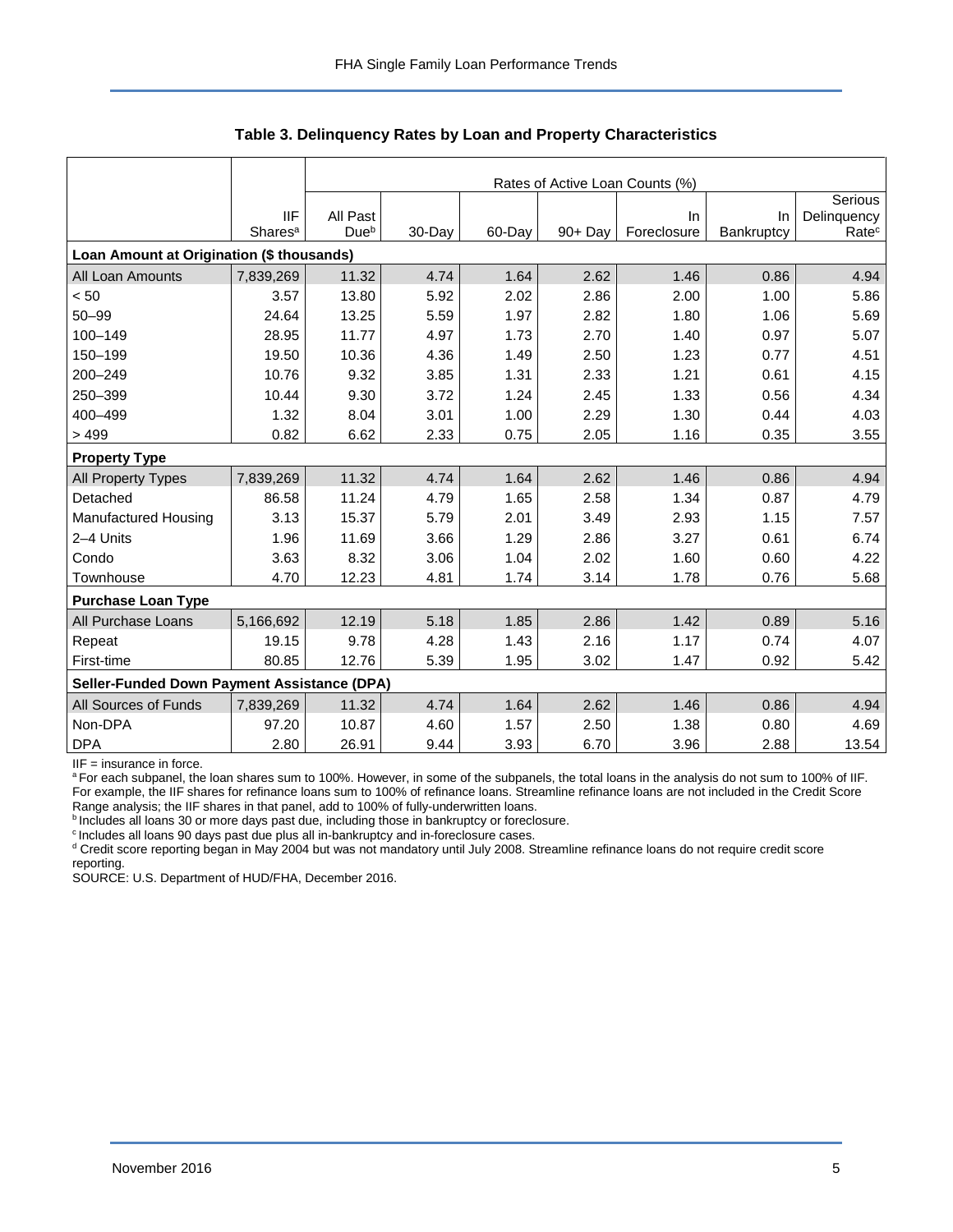<span id="page-6-0"></span>

|                                                         | 2016    |         |         |         |         |                               |         |         |         |         | 2015    |         |         |
|---------------------------------------------------------|---------|---------|---------|---------|---------|-------------------------------|---------|---------|---------|---------|---------|---------|---------|
| <b>Disposition Month</b>                                | Oct     | Sep     | Aug     | Jul     | Jun     | May                           | Apr     | Mar     | Feb     | Jan     | Dec     | Nov     | Oct     |
| Loss Components as Percentage of Defaulted Loan Balance |         |         |         |         |         |                               |         |         |         |         |         |         |         |
| Claim Expenses <sup>a</sup>                             | 14.02   | 14.33   | 15.48   | 14.78   | 15.23   | 16.09                         | 16.04   | 16.00   | 15.54   | 15.01   | 14.57   | 14.70   | 15.05   |
| Holding Costs <sup>b</sup>                              | 4.76    | 4.83    | 4.93    | 4.82    | 5.18    | 5.66                          | 5.70    | 5.71    | 5.81    | 5.89    | 6.07    | 6.01    | 6.02    |
| Loss on Collateral <sup>c</sup>                         | 32.96   | 31.42   | 31.50   | 29.01   | 27.43   | 30.88                         | 32.72   | 34.68   | 34.40   | 34.54   | 34.84   | 35.37   | 33.98   |
| Sales Expense                                           | 4.21    | 4.24    | 4.35    | 4.55    | 4.70    | 4.49                          | 4.37    | 4.43    | 4.44    | 4.36    | 4.31    | 4.29    | 4.37    |
| Program Discounts <sup>d</sup>                          | 0.15    | 0.11    | 0.17    | 0.13    | 0.25    | 0.15                          | 0.09    | 0.15    | 0.21    | 0.16    | 0.16    | 0.19    | 0.19    |
| Net Loss Rate <sup>e</sup>                              | 51.07   | 50.24   | 52.46   | 48.60   | 49.23   | 54.67                         | 56.67   | 59.51   | 59.61   | 58.63   | 58.18   | 59.05   | 58.03   |
|                                                         |         |         |         |         |         | Average Amount (\$)           |         |         |         |         |         |         |         |
| Average Dollar Loss                                     | 59,034  | 58,589  | 60,108  | 55,112  | 59,308  | 62,500                        | 64,192  | 69,054  | 69,961  | 69,329  | 68,760  | 70,355  | 69,203  |
| Average Unpaid Balance                                  | 115,593 | 116,619 | 114,577 | 113,393 | 120,473 | 114,324                       | 113,275 | 116,036 | 117,382 | 118,251 | 118,191 | 119,136 | 119,263 |
|                                                         |         |         |         |         |         | <b>Occurrence Count</b>       |         |         |         |         |         |         |         |
| <b>Number of Dispositions</b>                           | 3,802   | 4,700   | 4,570   | 3,354   | 3,327   | 4,590                         | 4,882   | 5,023   | 4,746   | 4,800   | 5,684   | 4,912   | 5,899   |
| Number of Discounts                                     | 17      | 17      | 26      | 14      | 20      | 22                            | 18      | 21      | 30      | 28      | 33      | 33      | 42      |
| <b>Stage</b>                                            |         |         |         |         |         | <b>Average Time in Months</b> |         |         |         |         |         |         |         |
| Delinquencyf                                            | 12.8    | 12.7    | 12.9    | 12.8    | 12.9    | 12.9                          | 12.7    | 13.0    | 12.9    | 13.3    | 12.5    | 12.6    | 12.4    |
| Foreclosure <sup>g</sup>                                | 12.8    | 13.1    | 13.0    | 12.3    | 12.6    | 12.2                          | 12.2    | 12.5    | 12.3    | 11.9    | 12.1    | 12.0    | 11.8    |
| Deed Transferh                                          | 11.6    | 11.4    | 11.9    | 11.6    | 11.3    | 11.6                          | 11.4    | 11.6    | 11.5    | 11.2    | 11.3    | 11.0    | 11.2    |
| <b>REO</b>                                              | 5.0     | 4.8     | 4.7     | 4.4     | 4.1     | 4.0                           | 4.0     | 4.2     | 4.3     | 4.3     | 4.2     | 4.2     | 4.1     |
| All Stages                                              | 42.0    | 41.9    | 42.4    | 41.1    | 40.8    | 40.7                          | 40.3    | 41.2    | 41.0    | 40.7    | 40.1    | 39.7    | 39.5    |

<span id="page-6-1"></span>**Table 4. REO Components of Loss by Property Disposition Month** 

<sup>a</sup> Includes interest on principal.

<sup>b</sup> Management, maintenance, repairs, administration, and security, net of rent and other income.

<sup>c</sup> Value when foreclosed (UPB) minus value received in REO; does not include Streamline refinances.

<sup>d</sup> Rate over all dispositions; effect is greater in the cases where a discount actually is given.

e Profit (loss) divided by Unpaid Principal Balance (UPB). The listed cost categories are not exhaustive, and they will not sum to the loss rate.

<sup>f</sup>First missed payment to date foreclosure initiated.

<sup>9</sup> Initiation of foreclosure proceedings to auction date.

h Auction date to HUD acquisition date.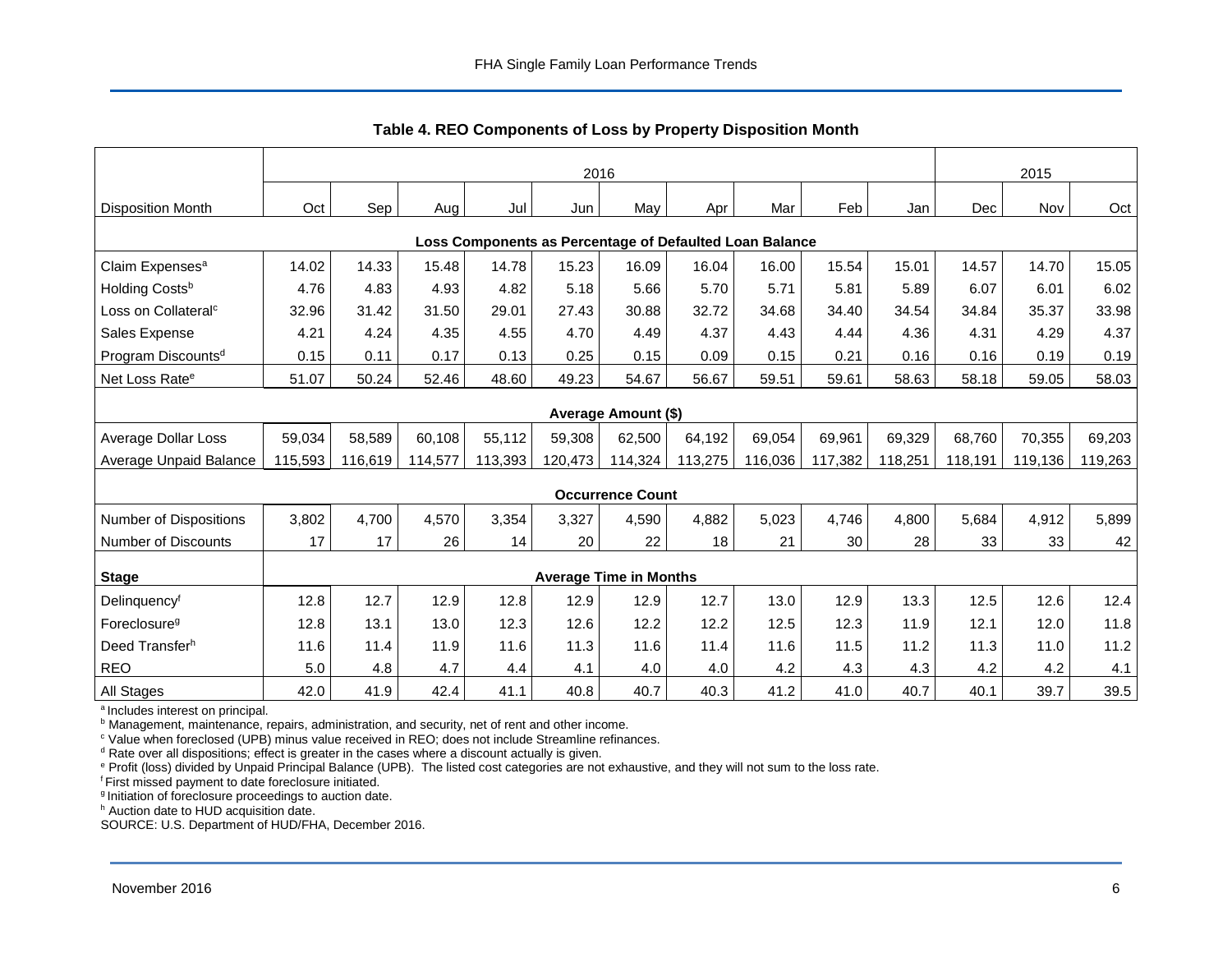<span id="page-7-0"></span>



NOTE: The FY 2009 cohort is separated into two parts, representing loan originations from October through March in 2009-1 and loan originations from April through September in 2009-2.